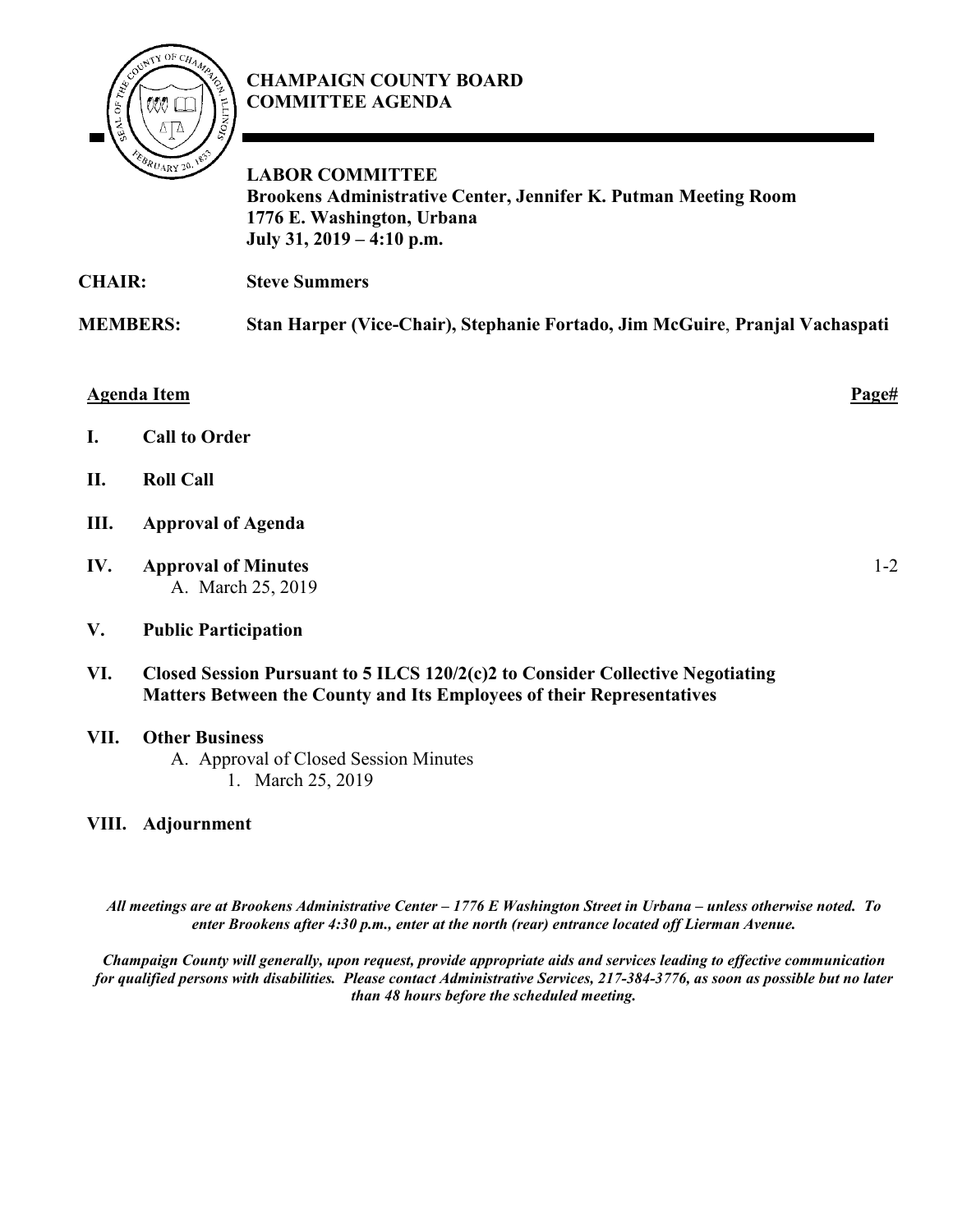|                                                                                                                                                              | <b>CHAMPAIGN COUNTY BOARD</b><br><b>COMMITTEE MINUTES</b>                                                                                                                                                                       |
|--------------------------------------------------------------------------------------------------------------------------------------------------------------|---------------------------------------------------------------------------------------------------------------------------------------------------------------------------------------------------------------------------------|
| <b>LABOR COMMITTEE</b><br><b>Monday, March 25, 2019</b><br>Brookens Administrative Center, Jennifer K. Putman Meeting Room<br>1776 E. Washington St., Urbana |                                                                                                                                                                                                                                 |
| <b>MEMBERS PRESENT:</b>                                                                                                                                      | Stephanie Fortado, Stan Harper (Vice Chair), Jim McGuire,<br>Steve Summers (Chair), Pranjal Vachaspati                                                                                                                          |
| <b>MEMBERS ABSENT:</b>                                                                                                                                       | None                                                                                                                                                                                                                            |
| <b>OTHERS PRESENT:</b>                                                                                                                                       | Jeff Blue (County Engineer), Darlene Kloeppel (County Executive),<br>Kay Rhodes (Recording Secretary), Giraldo Rosales (County Board<br>Chair), Barb Mann (Chief of Civil Division), Tami Ogden (Deputy<br>Director of Finance) |
| <b>Call to Order</b>                                                                                                                                         |                                                                                                                                                                                                                                 |
|                                                                                                                                                              | Summers called the meeting to order at 4:30 p.m.                                                                                                                                                                                |
| <b>Roll Call</b>                                                                                                                                             |                                                                                                                                                                                                                                 |
|                                                                                                                                                              | Harper, Fortado, McGuire, and Summers were present, establishing the presence of a quorum.                                                                                                                                      |
| <b>Approval of Agenda/Addendum</b>                                                                                                                           |                                                                                                                                                                                                                                 |
| imous support.                                                                                                                                               | MOTION by Harper to approve the agenda; seconded by Fortado. Motion carried with unan-                                                                                                                                          |
| <b>Approval of Minutes</b>                                                                                                                                   |                                                                                                                                                                                                                                 |
|                                                                                                                                                              | <b>OMNIBUS MOTION</b> by Harper to approve the minutes of May 24, 2017, August 7, 2017 and<br>September 11, 2017; seconded by Fortado. Motion carried with unanimous support.                                                   |
| <b>Public Participation</b>                                                                                                                                  |                                                                                                                                                                                                                                 |
| There was no public participation.                                                                                                                           |                                                                                                                                                                                                                                 |
| <b>RESENTATIVES</b>                                                                                                                                          | <u>CLOSED SESSION PURSUANT TO 5 ILCS 120/2(c) 2 TO CONSIDER COLLECTIVE NEGO-</u><br>TIATING MATTERS BETWEEN THE COUNTY AND ITS EMPLOYEES OR THEIR REP-                                                                          |